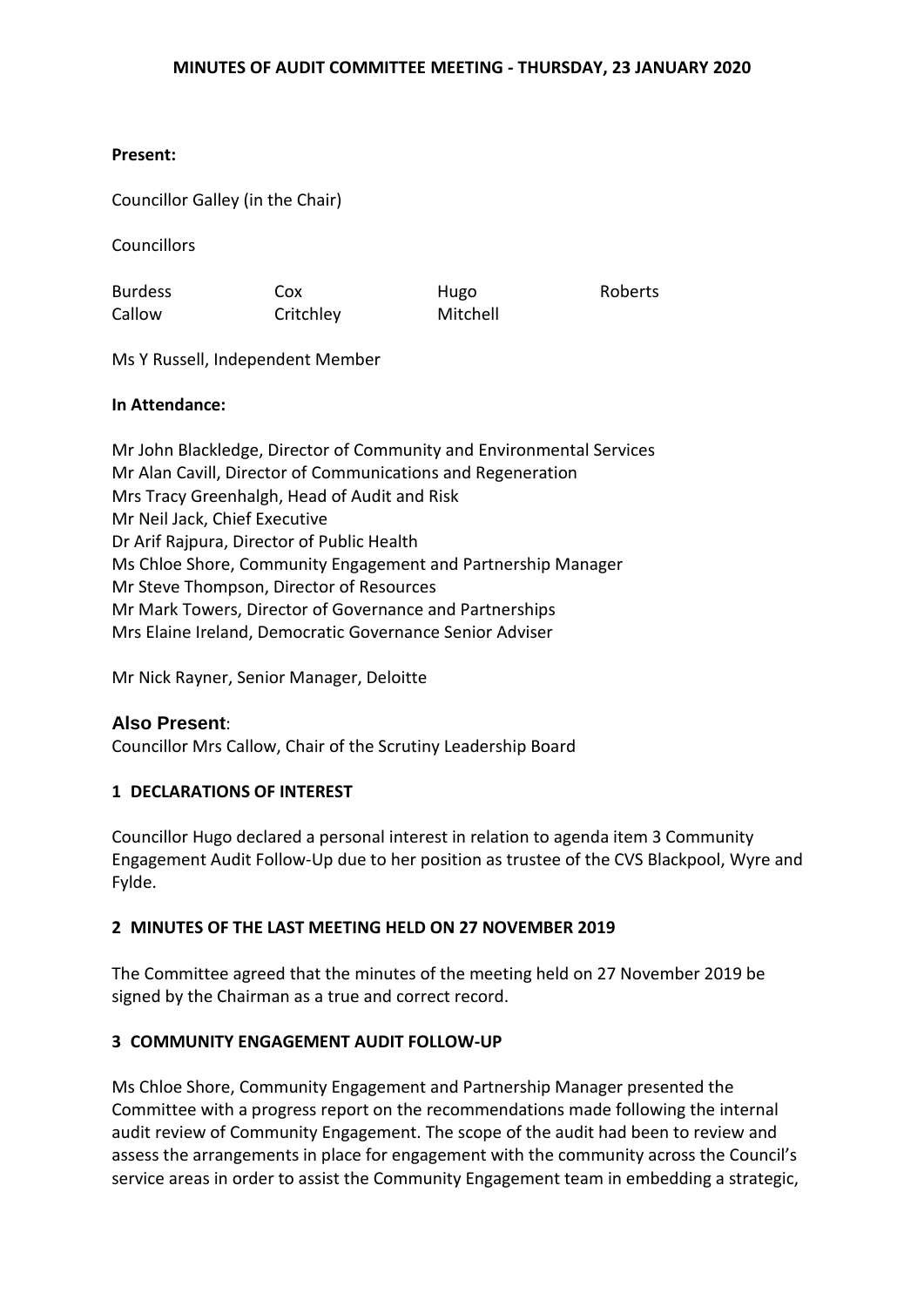effective and consistent approach to engagement.

Ms Shore informed the Committee that a steering group had been established in order to provide departmental updates and that tracking of large 'one off' engagement activities would be the aim as it would be unmanageable to track the high volume of every individual engagement that occurred. When asked how the criteria for a larger activity was determined, Ms Shore clarified that this would vary between projects but that anything which would potentially generate a large amount of interest and which would affect a predetermined percentage of the community would be considered, with the Steering Group to discuss and make the final decision.

In relation to R1 'We recommend that the Council produces a Community Engagement Strategy, which should build on existing engagement mechanisms' Ms Shore updated that whilst the initial draft of the policy had been produced, feedback was being gathered in order to inform the final version. In addition, the Committee was informed that a Members' meeting would be held the following week in order to receive their feedback prior to finalisation of the policy. Committee Members questions how the introduction of the Community Engagement Policy had improved working practices across the Council, with Ms Shore stating that the policy had resulted in a more consistent focus and delivery across departments and that she had received positive feedback regarding the improvements.

A question was raised regarding R3 'We recommend that the Community Engagement team establishes a working link with partner organisation engagement functions to allow for better local engagement coordination, avoidance of duplication and where possible sharing of intelligence and data'. The Committee asked which external partners the team would like further involvement from, with Ms Shore responding that initial conversations had been held with the police and that further collaboration was hoped for. She further explained that she attended external meetings with key partner organisations to help prevent duplication and to share intelligence.

Discussion was held around the importance of informing Members of any potential community engagement activities, as well as a comprehensive directory of services which Councillors could use to direct interested constituents. Ms Shore informed the Committee that community engagement training had been offered in 2019 but that further training could be arranged if required. She went on to explain that the Steering Group had only recently been established but that the information from its meetings could be forwarded to the Members' Support team for distribution to the relevant Councillors. Ms Shore also made it clear that Members were welcome to email her directly with any queries.

Further information was also sought by the Committee in relation to R16 'We recommend that the decision to place the community engagement function in Public Health is reviewed to provide the function with the best positioning and platform to affect community engagement across the Council.' Ms Shore updated that the Transformation Manager was undertaking a review to determine where community engagement would be best placed within the Council, with clarification provided that Public Health encompassed a wide range of provisions not limited to health services.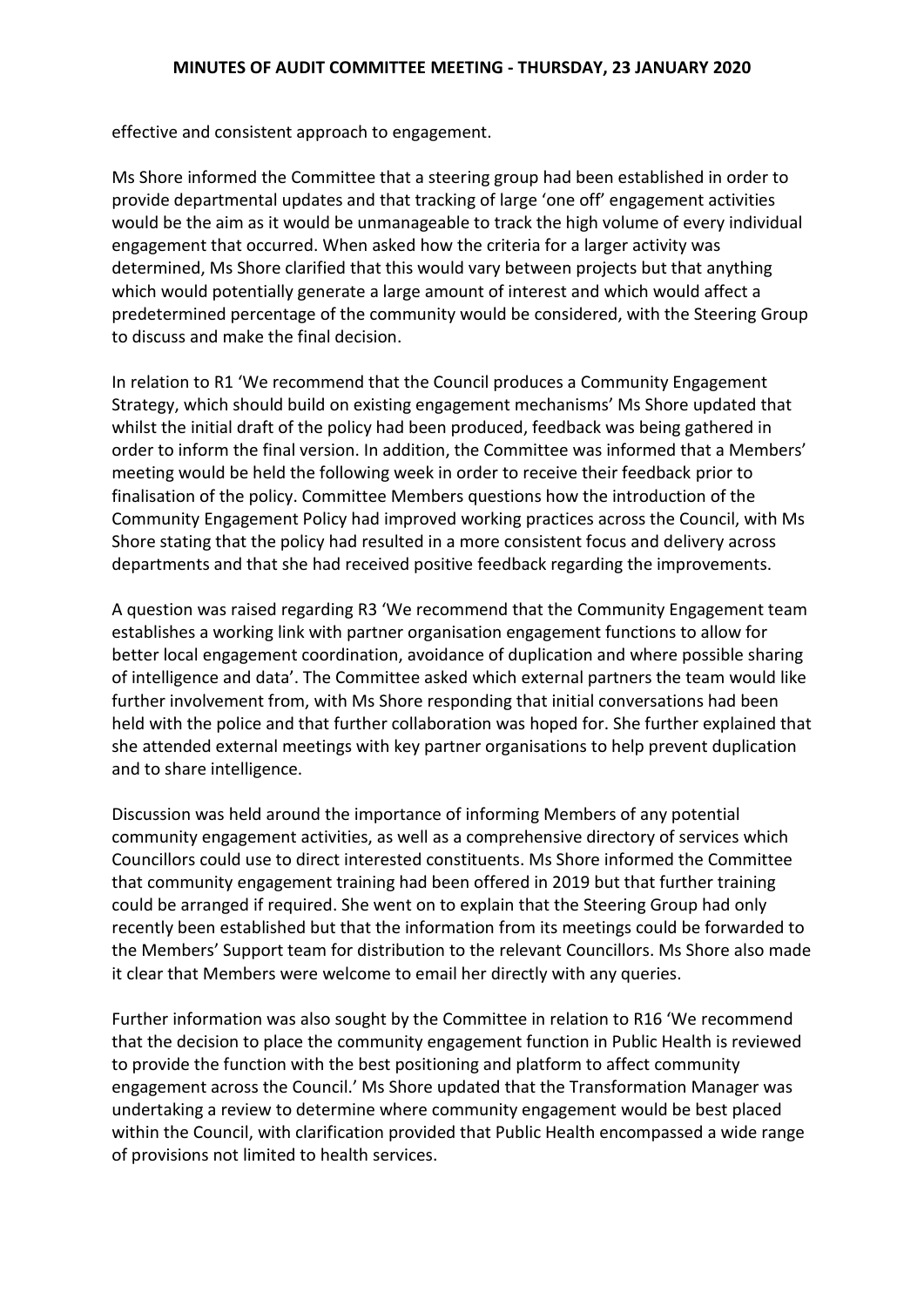#### **MINUTES OF AUDIT COMMITTEE MEETING - THURSDAY, 23 JANUARY 2020**

Ms Shore concluded by outlining the beneficial outcomes of the internal audit recommendations, advising that they had resulted in a more consistent approach across the Council.

# **4 STRATEGIC RISK REGISTER - FAILURE TO KEEP PEOPLE SAFE**

The Committee considered a progress report outlining the individual risks identified within the Strategic Risk – 'Failure to Keep People Safe', from the Council's Strategic Risk Register.

Mr Steve Thompson, Director of Resources provided an overview of the sub-risk 'Death or Injury to a Member of Staff', outlining the Health and Safety systems and procedures in place. In relation to the monitoring of staff sickness levels, a question was raised on whether illness caused specifically by mental health issues was monitored and supported. Mr Thompson confirmed that sickness levels were monitored and that absences attributable to mental health issues were identified where possible, explaining that the underlying causes of illness were not always evident. Mr Neil Jack, Chief Executive further clarified that mental health awareness was addressed departmentally as well as by a Council as a whole and that early referral to Occupational Health Services was an important part of the process.

Assurance was sought that the maintenance of buildings under the control of the Council's Wholly Owned Companies was as vigorously monitored as all other Council buildings. Mr Thompson verified this to be the case, explaining that property compliance audits were being implemented across all of the companies.

Mrs Diane Booth, Director of Children's Services addressed the sub-risk 'Death, Serious Injury or Harm of a Vulnerable Child'. She explained that a robust improvement plan was in place within Children's Services which was supported by the Council's partners. The Committee was informed that the Commissioner was satisfied with current progress and that co-working with key partners was improving. She highlighted the key risks to the effective delivery of the improvement plan as recruitment and financial limitations. The difficulties experienced nationally in the recruitment and retention of suitably experienced social care staff was discussed, with Mrs Booth outlining a number of provisions being implemented to try and address this hurdle. She added further assurance that due to the high level of scrutiny from outside bodies and the improvements being implemented across the service, the gross risk scores had decreased.

Mr Neil Jack, Chief Executive answered Members' questions on the sub-risk 'Death, Serious Injury or Harm of a Vulnerable Adult'. Mr Jack emphasised the strong links with health providers and explained that the Council's Principal Social Worker for adults was undertaking deep dive reviews of a number of service provisions. Members were informed that examples of good practice were examined in order to assess what worked well in order that such examples could be shared and learnt from in a positive way. In response to a question on how samples were selected for the in-depth audit of three or four cases per quarter, Mr Jack explained that due to the complexity of the cases, the focus would be on the identification of areas where improvements would be beneficial or where a particular issue had been raised by providers or service-users.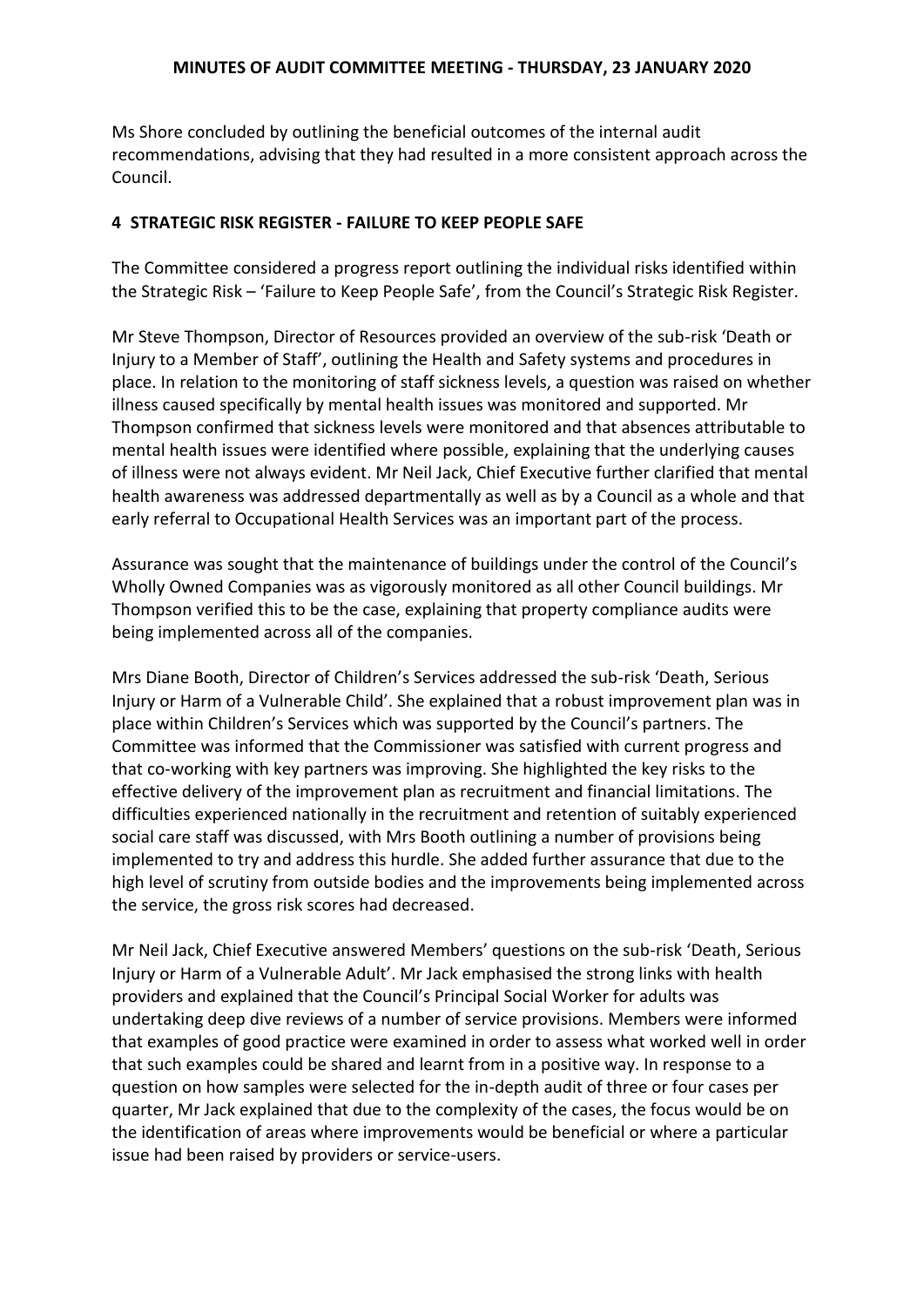#### **MINUTES OF AUDIT COMMITTEE MEETING - THURSDAY, 23 JANUARY 2020**

In relation to the sub-risk 'Death or Injury to a Member of the Public' Mr John Blackledge, Director of Community and Environmental Services provided additional information on the controls in place. Discussion was held around the need to consult with affected residents in cases where the removal of trees may cause concern, with Mr Blackledge agreeing that clear communication with residents would be beneficial. The implementation of improved electronic monitoring of playgrounds was highlighted, with a target date for introduction cited as March 2020.

Mr Alan Cavill, Director of Communications and Regeneration informed Members of the measures in place to address identified risks associated with beach access. The Committee was informed that a beach patrol team was employed all year round and was supplemented by additional staffing in the summer season where risks increased. North and South look out points were in place, with plans being considered to introduce a look out point in the central area. The beach patrol team was equipped with a range of equipment, including quad bikes, to help them respond quickly and lifesaving equipment was subject to a regular and frequent inspection regime by the team. Assurance was sought that the safety signs on the promenade provided the correct information to help maintain the safety of members of the public. Mr Cavill confirmed that the required safety notices were in place at each entry point to the beach and that these underwent regular checks.

Mr John Blackledge responded to Members' questions in relation to the sub-risk 'Residents Do Not Feel Safe in Their Communities.' He explained that responsibility for the Council's Closed-Circuit Television (CCTV) had now transferred to his directorate and as such he would be entering into discussions with partner agencies about funding and improved function of the CCTV network. In order to further inform any decisions regarding the feasibility of modernising the current system, an internal audit of the Council's CCTV would be completed sooner than previously planned to ensure that a thorough and robust overview of the system was completed.

Dr Arif Rajpura, Director of Public Health informed the Committee that new Drug and Alcohol Strategies were in the process of being prepared. Support for the pursuit of a minimum unit pricing scheme for alcohol was expressed, with Dr Rajpura stressing the beneficial impact such a scheme would bring.

The Committee noted the end date of funding for the Fulfilling Lives project as April 2021 and questioned whether another provision would be replacing its valuable contribution. Dr Rajpura advised that work was ongoing with the Clinical Commissioning Group (CCG) to identify a health care model for the group, with the aim of securing funding from the CCG to continue the work started by Fulfilling Lives. In conjunction with the introduction of an app aimed at enabling those in need of support for alcohol use to access help themselves, as well as the potential remodelling of the service, Dr Rajpura anticipated positive improvements to be evident within the next 12 months.

# **5 ANNUAL GOVERNANCE STATEMENT 2018/2019 HALF-YEAR REVIEW**

Mr Mark Towers, Director of Governance and Partnerships presented the Half-Year Review and explained that the Annual Governance Statement represented a review of the system of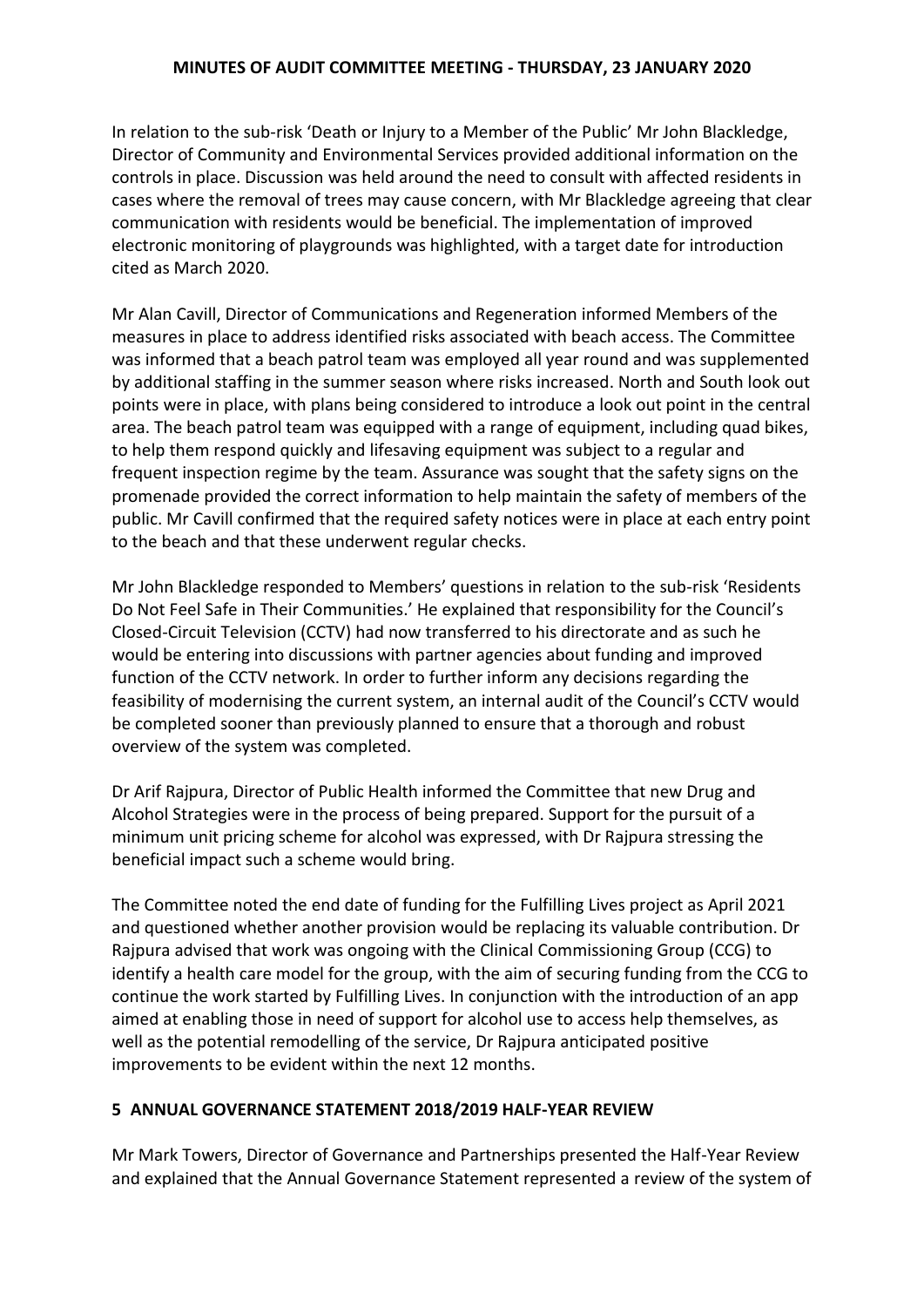internal control within the Council, with a significant part of this being the action plan designed to further enhance the governance framework.

With regards to mid-term progress, Mr Towers reported that many actions had either already been implemented or would be fully implemented by the financial year-end.

Committee Members sought additional information on the targeted use of social media for specific groups of residents and were informed that the Communications team would be targeting specific messages to relevant individuals in line with their interests, as well as still using more traditional forms of marketing and communication.

The impact of the newly established joint working arrangements with the Department for Work and Pensions was questioned. Mrs Tracy Greenhalgh, Head of Audit and Risk advised that it was too early into the arrangements to identify direct outcomes but that she would provide a further update to the Committee at a future meeting.

Mr Towers advised that the Officer Good Governance Steering Group was overseeing the implementation plan. He noted that government constraints limited progression of some issues but that overall progress had been good.

# **6 ANNUAL AUDIT LETTER 2018/2019**

Mr Nick Rayner, Senior Manager, Deloitte presented the Annual Audit Letter 2018/2019. In response Mr Thompson raised the Council's query over the proposed fee increase submitted within the report. Following discussion the Committee agreed that a Task and Finish group should be established, comprising of suitable Council Officers, representatives from Deloitte and a selection of Members from the Audit Committee in order to consider the matter of the increased fee. The findings of the group would come before the Audit Committee at its meeting on 30 April 2020.

# **7 AOB**

Councillor Galley informed the Committee that Ms Yvonne Russell would be standing down from her role as Independent Member with immediate effect. He extended the Committee's thanks to Ms Russell for her valuable contribution to the work of the Committee, over a near two and a half year period.

# **8 DATE OF NEXT MEETING**

The date and time of the next meeting of the Committee was noted as 12 March 2020, commencing at 6pm.